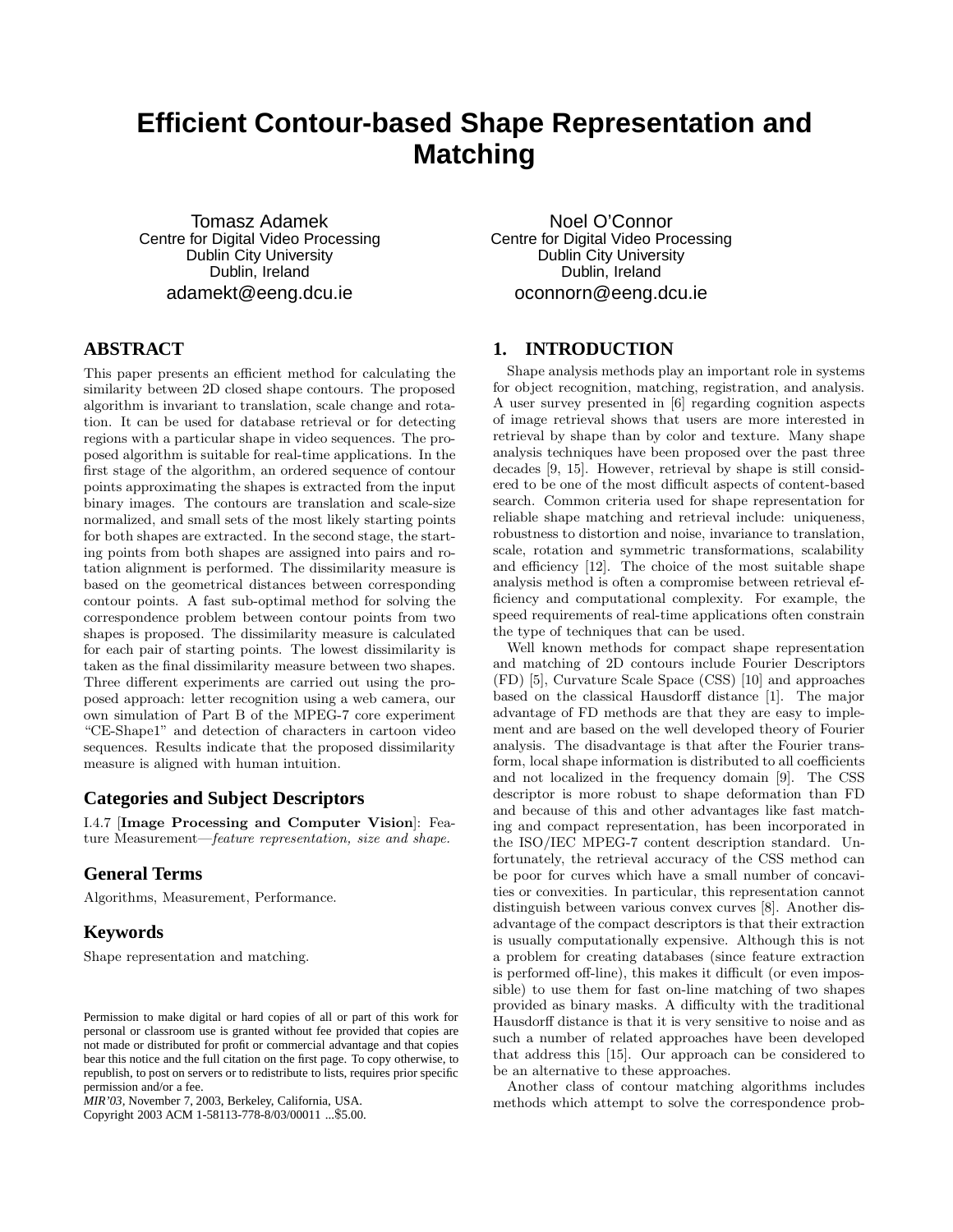lem between two shapes and measure the similarity based on this assignment. In [2] the shape context is assigned to each contour point in order to solve the correspondence problem. In [12] the optimal match between contour segments is found using *Dynamic Programming*. The main advantage of the above methods is robustness against occlusions. The main drawback is their high computational complexity.

In this paper, we present a fast sub-optimal method for solving the correspondence problem between vertices of closed contours. The proposed similarity/dissimilarity measure is based only on the geometrical distances between corresponding contour points and attempts to quantify shape similarity in a way aligned with human intuition. The retrieval rate of the algorithm is comparable to methods using compact descriptors (FD, CSS) but is much less computationally expensive compared to methods which attempt to find the optimal match between shapes. Our assumptions are verified in extensive tests, including our own simulations of MPEG-7 core experiments.

The remainder of this paper is organized as follows: In the second section the proposed shape matching algorithm is described in detail. The complexity of the algorithm is discussed in section 3. In section 4, experimental results are presented and discussed. Finally, conclusions are formulated in section 5.

## **2. ALGORITHM STRUCTURE**

The structure of the proposed algorithm is shown in Figure 1. It operates in two main stages: *feature extraction* and *feature matching*. In the first stage, the boundaries of the shapes from the input binary images are traced. The extracted contours are translation and scale-size normalized, and a small set of the most likely starting points for both shapes are estimated. In the second stage, the dissimilarity measure is calculated using features extracted in the first stage. The starting points from both shapes are assigned into pairs. Before evaluating the dissimilarity measure for a given pair of starting points, the rotation between these points is estimated and one of the shapes is rotated. The dissimilarity between two shapes is calculated for each pair of starting points. The lowest overall dissimilarity is taken as the dissimilarity measure between the two shapes.

In the remainder of this section a detailed description of the most important stages of the algorithm is presented.

## **2.1 Contour tracing and down-sampling**

In this first step, an ordered sequence of contour points approximating the input shape is extracted. For this purpose, a contour tracing algorithm (also known as border following or boundary following) similar to that of Pavlidis [11] is applied to the input binary image. The algorithm ignores any "holes" present in the shape providing an ordered sequence of the contour pixels. The tracing algorithm can be easily and efficiently implemented using look-up tables for selecting the pixels in the current pixel neighborhood for checking and deciding in which order they should be checked.

In the next step, a vector of equally distributed points along the curve is extracted from the ordered sequence of contour pixels. This stage is important because the final dissimilarity measure is based on distances between corresponding contour points of the shapes being compared. As such, an approximately equal number of contour points for both shapes is required (see Figure 1). There are many



**Figure 1: Main steps of the shape analysis algorithm.**

approaches for approximating contour curves using a small number of vertices or segments. In our approach, a very simple and efficient downsampling scheme is utilized. It extracts contour points in such a way that they will be approximately equally distributed along the contour. This can be easily performed during one scan of the contour pixel sequence. From this point on, the contour of the shape is represented by the ordered sequence  $(x(s), y(s))$  of contour points (vertices), where s denotes the position along the contour.

## **2.2 Translation and Scale Normalization**

Clearly, moving a region from one location in the image to another and/or changing the size of it should not affect shape analysis. Since the centroid of the shape is invariant to translation, rotation and scaling, we utilize its location to solve the translation problem. In the presented approach, the object curve is translated to place the centroid at coordinates (0, 0). Scaling invariance is obtained by normalizing the shape curve by shape area (see for example [14]). This translation and scaling invariance can be achieved using the regular moments. In the presented scheme all low order moments needed for shape normalization are derived from the boundary contour points. This approach is much faster in comparison to calculating moments from definition equations. A similar method to the one shown in [3] for deriving the area  $(m_{00})$  of the shape from a simple chain code is used. Here this method is extended for moments  $m_{01}$  and  $m_{10}$ .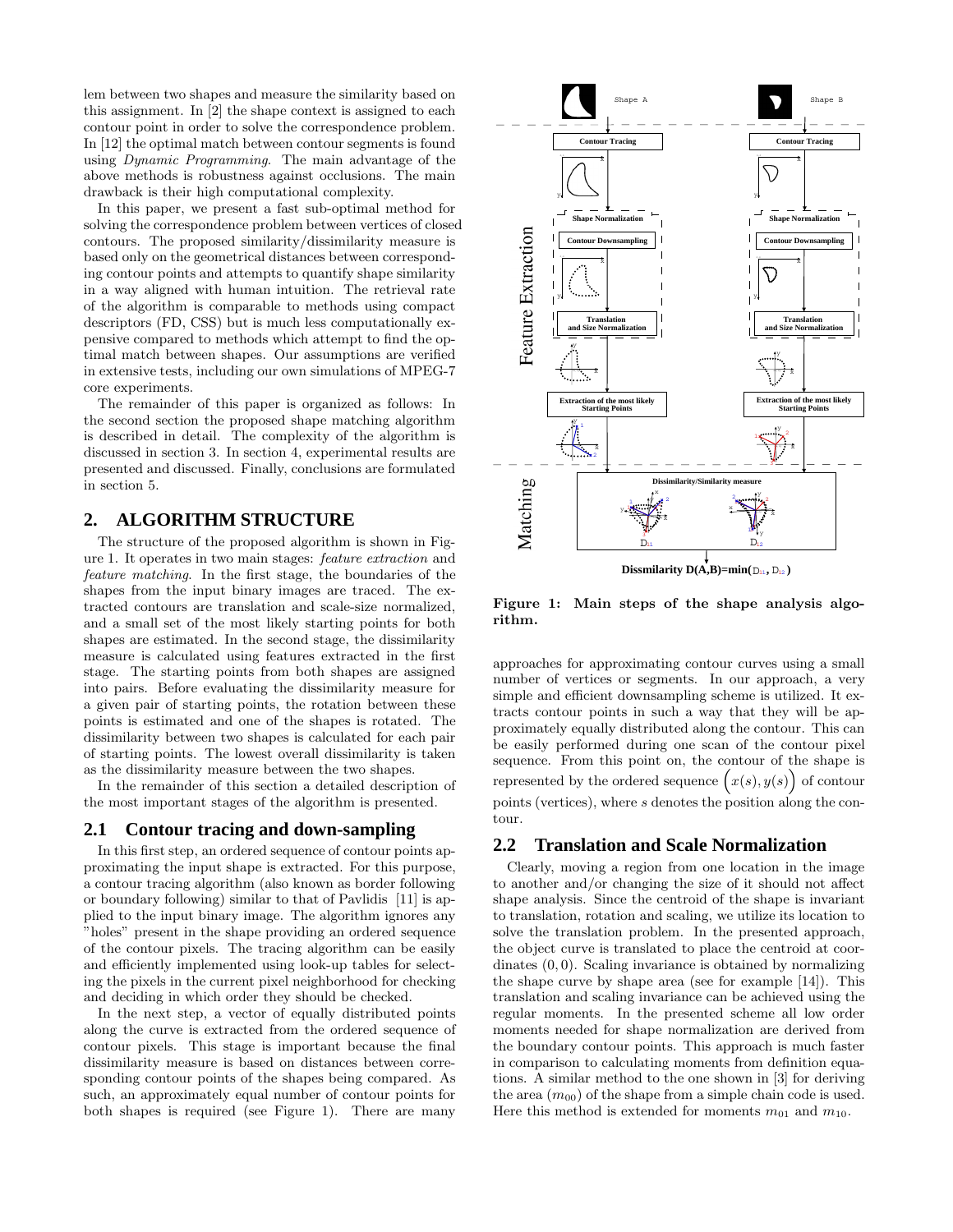The definition for a regular moment  $m_{pq}$  is:

$$
m_{pq} = \iint x^p y^q f(x, y) dx dy \tag{1}
$$

As illustrated in Figure 2, the algorithm moves from one contour point to another in a clockwise direction around the contour. The moments are calculated as the sum of appropriate moments of trapezoids created from the current and previous contour point and the  $x$  axis. An example of such a trapezoid is shown in Figure  $2(b)$ . The vertices of the trapezoid are  $(x(c), y(c)), (x(p), y(p)), (x(p), 0)$  and  $x(c), 0$  where c and p denote current and previous contour point respectively. From equation 1 the formulas for the low



**Figure 2: Calculating the moments of the shape.**

order moments of trapezoid  $t$  as functions of its vertices can be easily derived:

$$
m_{00}^{t} = \frac{1}{2}[x(p) - x(c)][y(c) + y(p)] \qquad (2)
$$

$$
m_{10}^{t} = \frac{1}{4}[x(p) - x(c)][x(c) + x(p)][y(c) + y(p)] \quad (3)
$$

$$
m_{01}^{t} = \frac{1}{4}[y(c) - y(p)][x(c) + x(p)][y(c) + y(p)] \quad (4)
$$

Note that  $m_{00}^t$  and  $m_{10}^t$  have negative values for vertices from the upper border of the shape (subtractive component) and positive values for vertices from the lower border (additive component). Similarly  $m_{01}^t$  has negative values for the left part of the shape and positive values for the right part (not shown in the figure).

Low order moments of the entire shape can be calculated as the sum of moments of all trapezoids as follows:

$$
m_{pq} = \sum_{\forall t \in V} m_{pq}^t,\tag{5}
$$

where  $V$  denotes the set of all vertices of the shape.

Finally, the translation and scale normalization of the contour is obtained by changing the coordinates of the contour points according to the following transformation:

$$
x'(s) = \frac{x(s) - x_c}{\alpha}, \qquad y'(s) = \frac{y(s) - y_c}{\alpha} \tag{6}
$$

where  $[x_c, y_c]$  denote coordinates of the centroid calculated as:

$$
x_c = \frac{m_{10}}{m_{00}}, y_c = \frac{m_{01}}{m_{00}}\tag{7}
$$

and  $\alpha$  denotes a scaling factor defined as:

$$
\alpha = \sqrt{\frac{m_{00}}{AREA}},\tag{8}
$$

where  $AREA$  is a chosen constant - the same for all shapes compared.

For the remainder of this paper we use  $(x(s), y(s))$  to represent the translation and scale normalized contour.

## **2.3 Rotation Alignment**

Rotating the object region or changing the point from which the tracing of the boundary of the region starts should not affect shape analysis. In order to avoid evaluation of the dissimilarity measure for every possible pair of starting contour points and still maintain robustness to shape deformations we propose to extract a small set of the most likely starting points for each shape. The similarity/dissimilarity measure is evaluated only for pairs of chosen starting points. The accuracy and speed of the search for the optimal rotational match depends on the number of chosen starting points. The criteria used to extract starting points and the procedure used for choosing pairs of starting points for dissimilarity evaluation can be adjusted to a given application.

In this paper we propose the following general scheme for extracting sets of starting points. Initially, the contour points that are a greater distance from the centroid than a threshold distance  $T_d$  are marked as potential starting points. T*<sup>d</sup>* can be expressed as a fraction of the maximum distance d*max*:

$$
T_d = p_d \cdot d_{max},\tag{9}
$$

where parameter  $p_d$  is a real number in the range  $[0, 1]$ . A single marked contour point is selected from each continuous group of marked contour points. To avoid the situation where too many contour points will be represented by just one starting point, a maximum number of marked points T*<sup>n</sup>* which can be represented by one starting point is introduced:

$$
T_n = \lceil p_n \cdot N \rceil,\tag{10}
$$

where  $N$  denotes the number of all contour points representing the shape and  $p_n$  denotes a number within the range  $[0, 1]$ . If the group has more points than  $T_n$ , it is divided into smaller groups of cardinality less than or equal to  $T_n$ . Finally, from each group the contour point most distant from the centroid is chosen as the starting point.

The intensity of the search for the optimal rotation alignment between two shapes can be varied by parameters p*<sup>d</sup>* and  $p_n$ . The extracted starting points are used to narrow down the search space for the best rotation alignment. For each rotation the dissimilarity measure is calculated. The lowest dissimilarity measure obtained during this search is taken as the final dissimilarity between two shapes. A number of different search strategies can be used depending on application. A general searching algorithm is described in the following.

The reference starting point, sp*ref* , is taken as the most distant starting point of the shape with the largest number of starting points, or the largest initial area. For each starting point on the second shape, sp*i*, the shape is rotated to align its starting point with sp*ref* , and the dissimilarity measure is calculated. The lowest dissimilarity value found during the search is taken as the final dissimilarity measure between the shapes.

#### **2.4 Dissimilarity Measure**

The presented dissimilarity metric is based on the distances between the contour points of two shapes. Before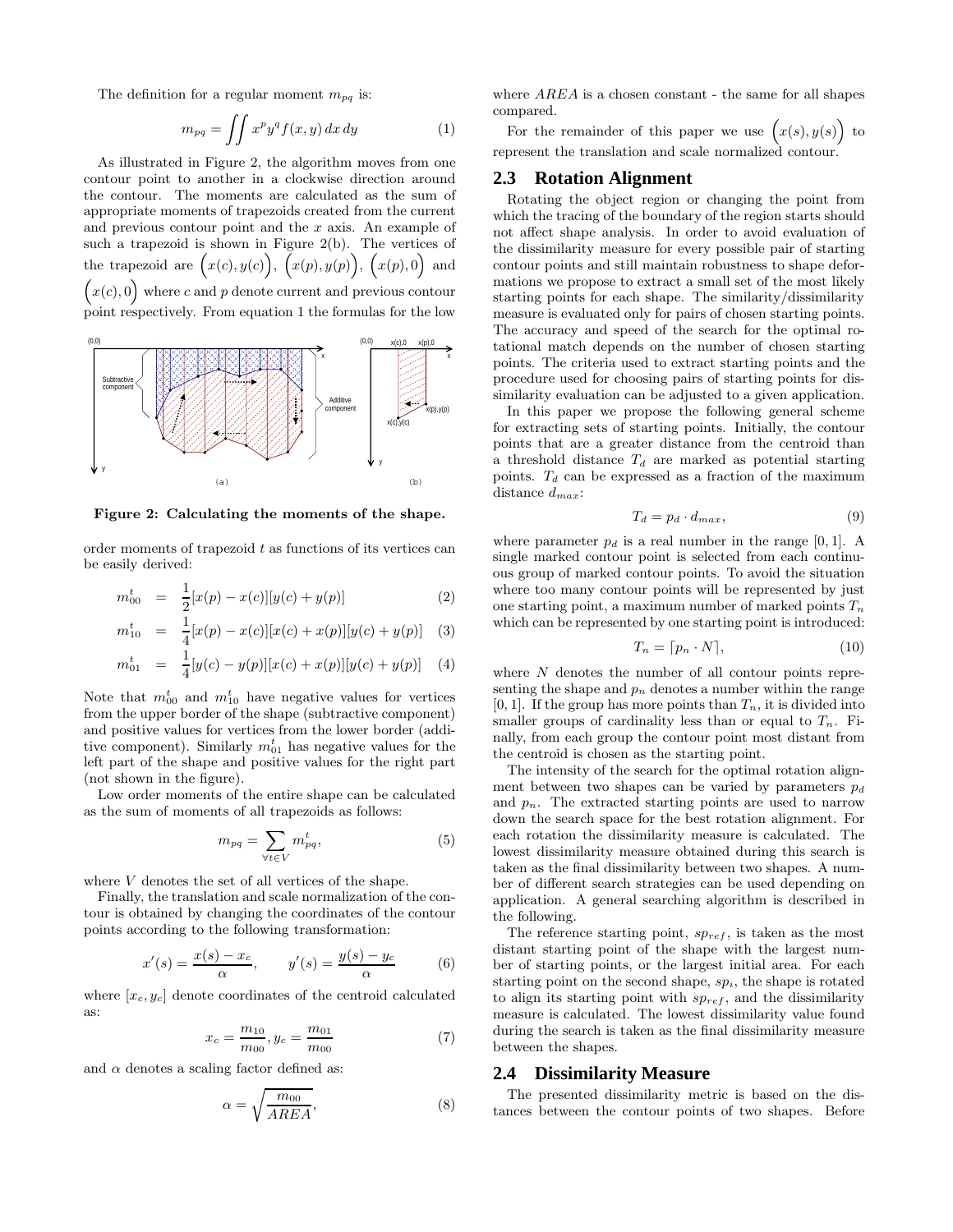calculating the dissimilarity, the correspondence problem between the contour points from both shapes must first be solved. In the presented method a semi-optimal solution to the contour point correspondence problem is proposed. It is robust to deformation and noise and yet the complexity is  $O(N)$ .

The approach is based on two control points cp*<sup>A</sup>* and cp*<sup>B</sup>* moving along the contours  $A$  and  $B$ , beginning from the aligned starting points. They move along the contours in  $N'$  steps and for each step the distance between them is obtained. Each step consists of two stages. During the first stage, each control point moves one position forward in the contour point sequence. For the new position, the Euclidean distance  $|d_c(i)|$  between the coordinates of these control points is calculated. During the second stage, the distances between the control points and the next contour points in each contour (  $|d_{AB}(i)|$  and  $|d_{BA}(i)|$ ) are calculated. If one of these is smaller than  $|d_c(i)|$  the appropriate control point moves one position forward to minimize the distance between  $cp_A$  and  $cp_B$ . The final distance  $|d(i)|$  for step i is obtained as the minimum of the distances  $|d_c(i)|, |d_{AB}(i)|$  and  $|d_{BA}(i)|$ . In this way, control



**Figure 3: An illustration of the proposed contour point assignment.**

points move together along the contours as closely as possible. Usually they move only one position forward during one step, but one can move two positions if it produces a smaller distance. In this way, some contour points are skipped - i.e. not assigned to any of the contour points from the other contour. An example of a step while skipping one contour point is shown in Figure 3(b).

The distances between the contour points assigned as outlined above are used to calculate the dissimilarity between two shapes. The dissimilarity measure should quantify the dissimilarity between shapes in ways aligned with human intuition. We assume that if two shapes are similar then there should be strong correspondence between contour points and the distances between corresponding contour points should be small. The proposed dissimilarity metric is based on both the geometrical distances between assigned contour points and their variations along the contours. The dissimilarity measure is defined as:

$$
D(A, B) = \frac{c}{\operatorname{cir}_{min}^2} \cdot |\overline{D}| \cdot |V|, \tag{11}
$$

where:

•  $|\overline{D}|$  denotes average distance between assigned contour points,

- $\bullet$  |V| denotes the standard deviation of the distances between assigned contour points,
- c denotes a chosen constant which rescales values of the dissimilarity measure to a convenient range of values (calibration of the algorithm),
- $\bullet$   $cir<sub>min</sub>$  is the minimum circumference of the circumferences of both normalized shapes.

The function of cir*min* is to adjust the dissimilarity metric to human perception of dissimilarity depending on the complexity of the shapes being compared. It has been observed that humans perceive even small differences between two simple shapes as significant, whereas small differences between two more complicated shapes are not so important. Assuming, that the shape is size normalized the circumference can be used as a measure of the complexity of the shape.

## **3. COMPLEXITY**

In this section we discuss the complexity of the overall algorithm. The complexity of all feature extraction stages are  $O(N)$ , where N denotes the initial number of contour points. The complexity of the matching stage depends on the number of starting point pairs for which the dissimilarity measure has to be evaluated. The calculation of the dissimilarity measure for one pair of chosen starting points requires  $O(N')$  operations, where N' denotes the number of contour points used to approximate the contours. In the worst case scenario, when all possible contour points are chosen as potential starting points, the total complexity of the matching stage is  $O(N^2)$ . When only a small set of starting points is used for each shape the matching stage complexity converges to  $\sim O(N')$ . For all experiments described in this paper the values  $p_d = 0.7$  and  $p_n = 0.05$  where chosen which lead to approximately 2 starting points for elongated shapes and 20 for circular shapes.

The proposed algorithm was implemented in the  $C++$ programming language and run on a standard PC with a Pentium III 600 MHz processor. The algorithm was able to perform approx1000 shape matchings per second (where the contours were approximated with 100 points i.e.  $N = 100$ .

## **4. EXPERIMENTAL RESULTS**

The evaluation of the performance of a shape matching algorithm is a difficult task, because shape similarity is a subjective matter. Human judgments of shape similarity differ noticeably [10]. Consistent evaluation criteria do not exist for shape description and matching methods [9]. Because of the above difficulties, we present the results from three different experiments: letter recognition using a web camera, our own implementation of Part B of the MPEG-7 Core Experiment "CE-Shape-1" [4], and detection of characters in cartoon video sequences. For the last two experiments the dissimilarity is evaluated for input contours and their mirrored equivalent.

#### **4.1 Letter recognition using a web camera**

Discriminatory ability and robustness to rigid transformations of the proposed algorithm was tested by performing a similar experiment to one used in [13]. Several letters of the alphabet  ${m, n, u, h, l, t, f}$  were used as a test set. Images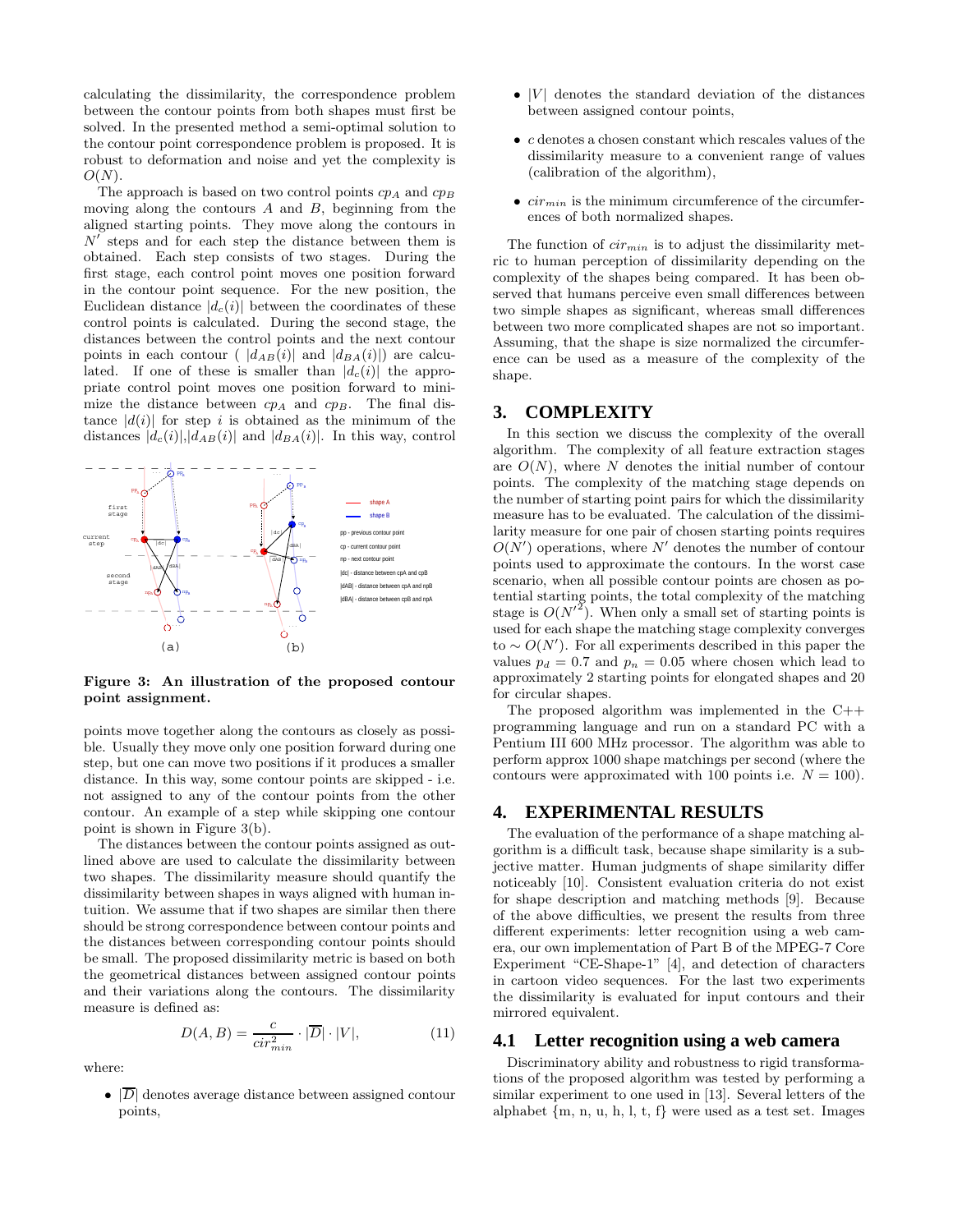were created by printing out the letters on a laser printer and digitizing the page using a simple web camera. Large and small letters were printed using 240pt and 128pt respectively. Rotated letters were created by rotation of the large letters by an angle of 165 degrees. All letters were Arial font.



**Figure 4:** Letter recognition using web camera  $(c =$ 1500**): (a)-test set, (b)-dissimilarities between original letters, (c)-dissimilarities between original and resized letters, (d)-dissimilarities between original and rotated letters.**

The Tables in Figure 4 show distances between the original shapes and the rotated and scaled set. As expected,  $n^{\prime\prime}$  and  $n^{\prime\prime}$  match quite closely, since they are only rotated versions of each other.  $"h"$  matches  $"n"$  and  $"u"$  better than the other letters. Also "l", "t" and "f" match better than other letters since all are very elongated. We can see that discretization introduces some noise and shape deformations, thus the distances between the same letters after rotation and resizing are not exactly zero. However, distances between different letters are always much larger (10 to 100 times) than those between the same letters.

## **4.2 MPEG7 Core Experiment CE-Shape-1**

In this section, results obtained by the proposed method for Part B of the Core Experiment "CE-Shape-1" as specified in the MPEG-7 document [4] are presented. In this experiment, a set of semantically classified images with a ground truth is used. The total number of images in the database is 1400: 70 classes of various shapes, each class with 20 images. Each class was used as a query, and the number of similar images (which belong to the same class) was counted in the top 40 matches (bulls-eye test). As concluded in [8], 100% retrieval is not possible, since some classes contain objects whose shape is significantly different so that is not possible to group them into the same class using only shape information.

A retrieval rate of 76.51% was reported in [2] for a method based on shape context descriptors attached to each contour points. A performance of 76.45% was reported in [8] for a method based on the best possible correspondence of visual parts [7]. In comparison, the total performance of the proposed shape analysis technique for our experiments is 77.76%. Figure 5 shows the detailed performance for all



**Figure 6: Manually chosen set of templates used for character detection: (a)-basic set of templates for "Bart", (b)-extension of template set for "Bart", (c)-templates for "Homer"**

classes of shapes from the MPEG-7 database.

## **4.3 Detection of characters in cartoons**

In the final experiment, we demonstrate recognizing shapes of regions extracted automatically from video sequences. Because automatic object segmentation in generic video content is very difficult we decided to use simple cartoon video sequences for which the segmentation process is relatively straightforward. In the test, three different sequences of "The Simpsons" cartoon were used. In this cartoon all characters have yellow skin and very distinctively shaped heads, so the shape of the head was a natural choice for character recognition.

For each tested frame "yellow color segmentation" was performed. Morphological dilation was used to fill small holes present in the extracted regions. Every extracted region was matched with a manually chosen set of templates. The region was classified as the head of the searched character if the dissimilarity between the region and one of the template shapes was below a chosen threshold.

Three manually marked up video sequences, each around 20 minutes long, were used for the tests. Three different tests were performed: two for "Bart Simpson" and one for "Homer Simpson" detection. The set of template shapes used for these tests are shown in Figure 6. Every tenth frame was searched. The results obtained were compared with human judgment, and are presented in terms of precision and recall in Table 1.

General observation shows that even in the case of simple cartoons, the majority of recognition mistakes was caused by improper segmentation. The lower precision for "Homer" detection can be explained by the higher variety of head shapes for this character. To solve this problem, a more objective method for determining the most representative shapes for each character should be utilized. The test was performed in real time on a standard PC with Pentium III 600 MHz processor.

## **5. CONCLUSIONS**

In this paper an efficient approach for similarity calculation between closed contours is proposed. The approach can deal with noisy and distorted shapes and is invariant to translation, scale change and rotation. The proposed dissimilarity measure is based on the geometrical distances between corresponding contour points.

Extensive performance experiments on several data sets were carried out. The experiments confirmed that the proposed method is well suited to shape matching and retrieval of shapes with moderate amounts of noise and deformations. The results indicate that our dissimilarity measure closely conforms to the common perception of dissimilarity by humans. Because of its low complexity the proposed algorithm